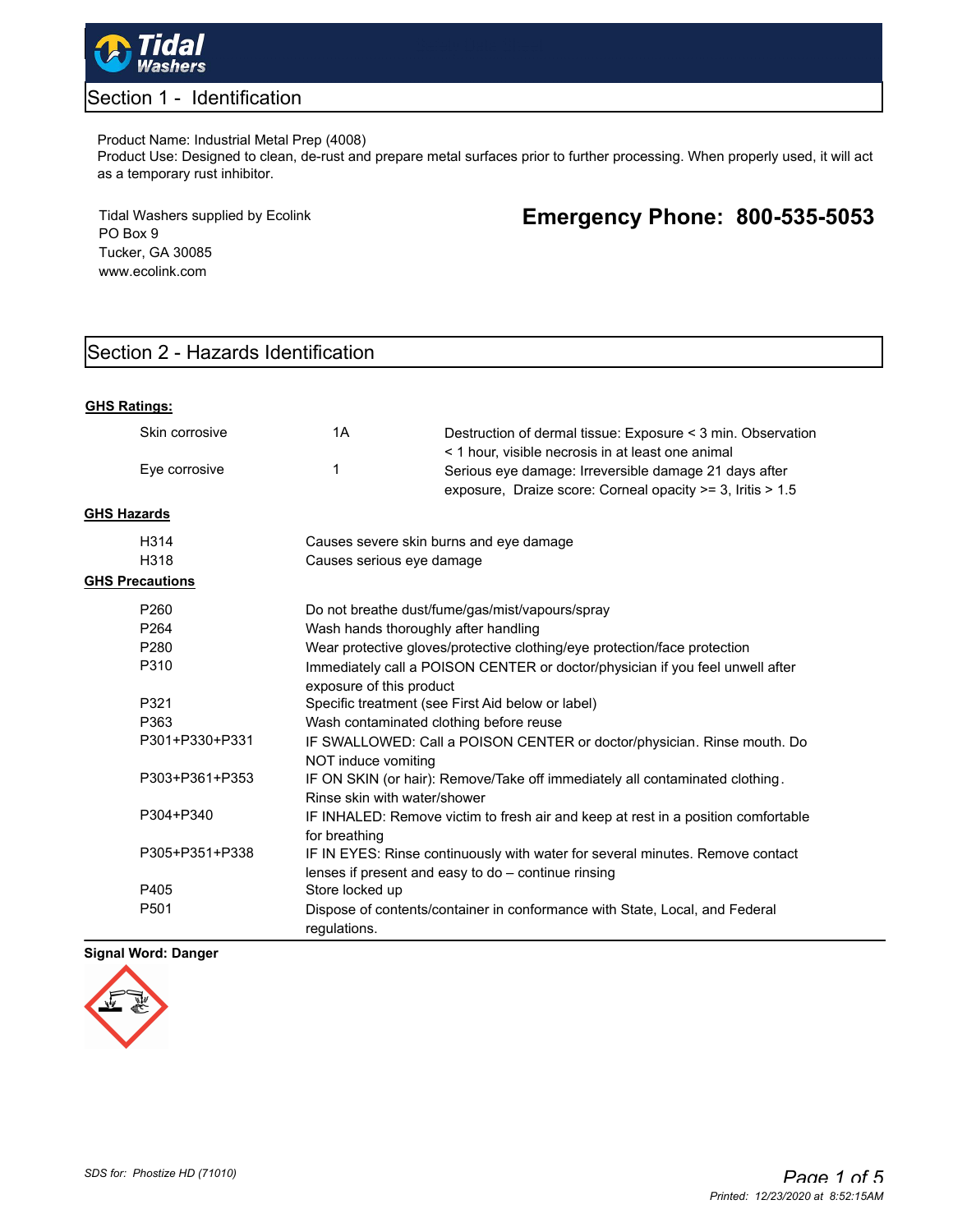# Section 3 - Composition, Information on Ingredients

| <b>Chemical Name</b>          | <b>CAS number</b>                | <b>Weight Concentration %</b> |
|-------------------------------|----------------------------------|-------------------------------|
| Phosphoric Acid               | 7664-38-2<br>$10.00\% - 20.00\%$ |                               |
| 1-Methoxy-2-propanol, mixture | 107-98-2<br>$1.00\% - 5.00\%$    |                               |
| propan-2-ol                   | 67-63-0                          | $1.00\% - 5.00\%$             |
| <b>ICaustic Potash</b>        | 1310-58-3                        | 4.00%                         |

### Section 4 - First Aid Measures

#### **After inhalation:**

Take affected persons into fresh air and keep quiet. Supply fresh air. Call a doctor immediately

**After eye contact:** Rinse opened eye for several minutes under running water. Call a doctor immediately.

**After skin contact:** Immediately wash with water and soap and rinse thoroughly. Call a doctor immediately.

**After swallowing:** Rinse out mouth and then drink plenty of water. Do not induce vomiting; call for medical help immediately. NOTE: Never give an unconscious person anything to drink.

Information for doctor:

**Most important symptoms and effects, both acute and delayed:** Causes severe skin burns and eye damage. Gastric or intestinal disorders · Indication of any immediate medical attention and special treatment needed Medical supervision for at least 48 hours.

# Section 5 - Fire Fighting Measures

Flash Point: N/A

LEL: 2.00 UEL: 12.00

The product is not flammable

CO2, powder or water spray. Fight larger fires with water spray or alcohol resistant foam.

· For safety reasons unsuitable extinguishing agents: Water with full jet

Hazardous Decomposition:

Phosphorous Oxides

**Advice for firefighters Protective equipment:** Wear self-contained respiratory protective device.

Wear fully protective suit. Additional information Cool endangered receptacles with water spray .

Use fire extinguishing methods suitable to surrounding conditions.

### Section 6 - Accidental Release Measures

**Personal precautions, protective equipment and emergency procedures:** Wear protective equipment. Keep unprotected persons away. Mount respiratory protective device.

**Environmental precautions:** Dilute with plenty of water. Do not allow to enter sewers/ surface or ground water. **Methods and material for containment and cleaning up:** Absorb liquid components with liquid-binding material. Use neutralizing agent.Dispose contaminated material as waste according to Section13. Ensure adequate ventilation.

### Section 7 - Handling & Storage

**Precautions for safe handling:** Keep receptacles tightly sealed. Ensure good ventilation/exhaustion at the workplace. When diluting always pour product into water and not vice versa.

**Information about fire - and explosion protection:** No special measures required.

**Conditions for safe storage, including any incompatibilities:** Store only in the original receptacle. Use polyolefine receptacles. Provide acid-resistant floor.

**Suitable material for receptacles and pipes:** Stainless steel.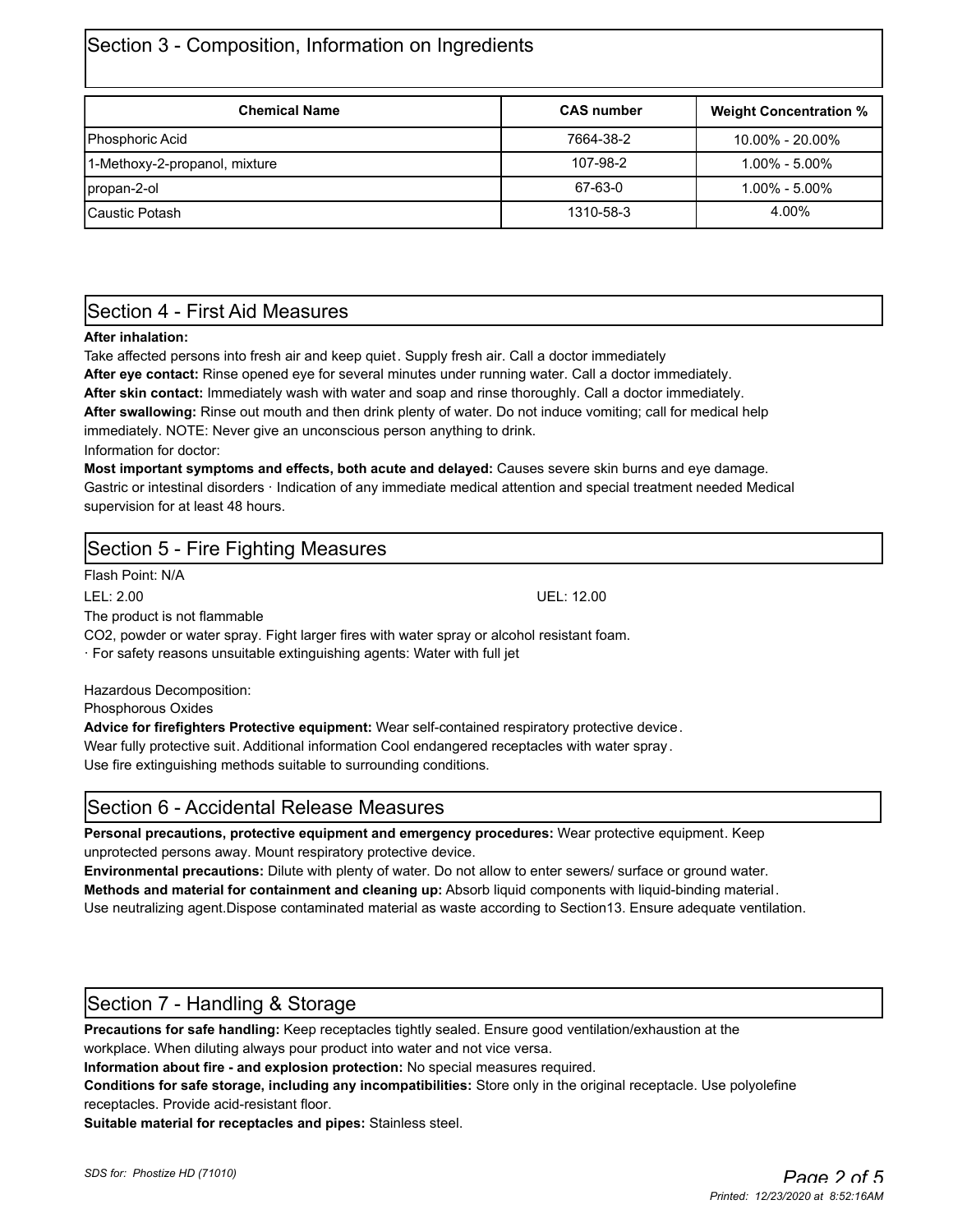**Information about storage in one common storage facility:** Store away from reducing agents. Store away from metals. Do not store together with alkalis (caustic solutions). Do not store together with organic materials. **Further information about storage conditions:** Keep container tightly sealed.

| Section 8 - Exposure Controls/Personal Protection |                                                    |                                         |                              |  |  |  |
|---------------------------------------------------|----------------------------------------------------|-----------------------------------------|------------------------------|--|--|--|
| <b>Chemical Name / CAS No.</b>                    | <b>OSHA Exposure Limits</b>                        | <b>ACGIH Exposure Limits</b>            | <b>Other Exposure Limits</b> |  |  |  |
| Phosphoric Acid<br>7664-38-2                      | TWA-8hrs: $1 \text{ mg/m}$ 3<br>STEL-15min.:2mg/m3 | Not Established                         | Not Established              |  |  |  |
| 1-Methoxy-2-propanol,<br>mixture<br>107-98-2      | Not Established                                    | TWA: 50 ppm<br>STEL: 100 ppm            | Not Established              |  |  |  |
| propan-2-ol<br>67-63-0                            | TWA: 400 ppm<br>TWA: 980 mg/m3                     | $= 400$ ppm STEL<br><b>TWA: 200 ppm</b> | Not Established              |  |  |  |
| Caustic Potash<br>1310-58-3                       | PEL Ceiling 2mg/m3                                 | Ceiling 2mg/m3                          | Not Established              |  |  |  |

**General protective and hygienic measures:** The usual precautionary measures are to be adhered to when handling chemicals. Do not eat or drink while working. Keep away from foodstuffs, beverages and feed. Immediately remove all soiled and contaminated clothing. Wash hands before breaks and at the end of work. Avoid contact with the eyes and skin.

**Respiratory protection:** Use suitable respiratory protective device only when aerosol or mist is formed. In case of brief exposure or low pollution use respiratory filter device. In case of intensive or longer exposure use self-contained respiratory protective device.

**Limitation and supervision of exposure into the environment:** Avoid discharging of Hydrochloric / Phosphoric acid solutions into municipal wastewater, surface water or soils, when such discharges are expected to cause significant pH changes.

**Risk management measures:** Regular control of the pH value previous to or during discharges into open waters is required. Discharges should be carried out as to minimize pH changes in receiving surface waters. In general most aquatic organisms can tolerate pH values in the range of 6-9.

**Eye protection:** Tightly sealed goggles

**Body protection:** Acid resistant protective clothing,Boots

**Protection of hands:** Protective gloves. The glove material has to be impermeable and resistant to the product/ the substance/ the preparation. · Material of gloves Butyl rubber, BR Fluorocarbon rubber (Viton) Nitrile rubber, NBR Natural rubber, NR Chloroprene rubber, CR Neoprene gloves

**Penetration time of glove material:** The exact break through time has to be found out by the manufacturer of the protective gloves and has to be observed.

**Not suitable are gloves made of the following materials:** Leather gloves

# Section 9 - Physical & Chemical Properties

Appearance Clear Liquid  $pH_2 - 3$ 

**Color** Red **Color Red Color Red Color Red Color Color Color Color Color Color Color Color Color Color Color Color Color Color Color Color Color Color Color Color Color**

### Section 10 - Stability & Reactivity

STABLE

#### **INCOMPATABILITIES:**

Avoid contact with strong oxidizing agents. This material attacks some plastics, rubbers, and coatings.

Strong Oxidzing agents, Strong Acids, Strong Bases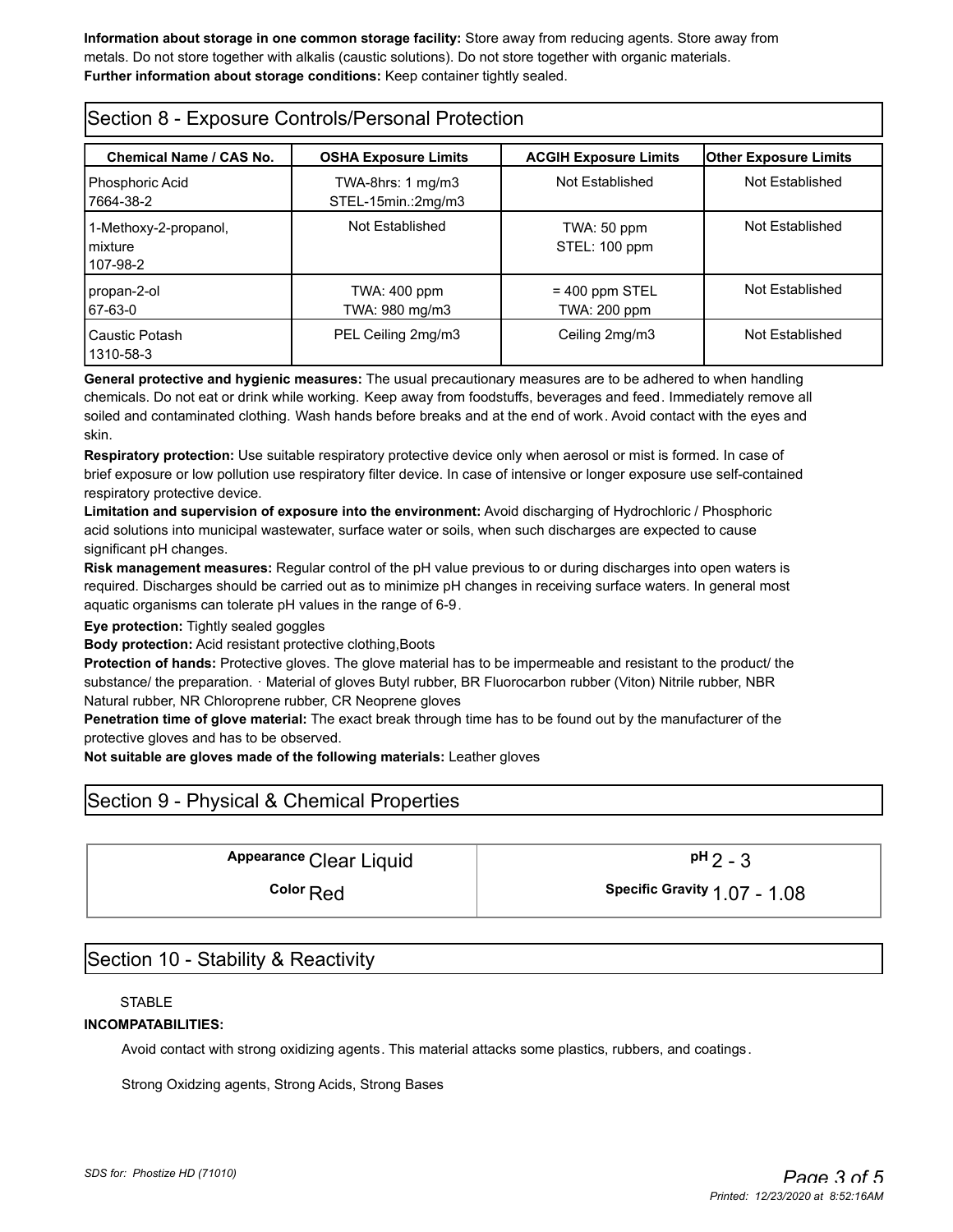Avoid contact with acids. Avoid strong acids and oxidizers. Never add water to this product. Avoid contact with Al, Zn, Sn, Cu and Al, Zn, Sn, Cu alloys. Contact with metals causes formation of flammable hydrogen gas. Avoid ether. Avoid water solutions. Avoid organic materials. Materials To Avoid Alkalines, metal oxides, metals, metal alloys, and organic matters, fluorine, strong reducing agents, bases,

sulphur trioxide, phosphorus pentoxide.

#### **DECOMPOSITION:**

In the event of fire, oxides of carbon, hydrocarbons, fumes, and smoke may be produced.

Carbon Monoxide, Carbon dioxide None Known Oxides of Sodium, Oxides of Phosphorus Hazardous polymerization will not occur.

### Section 11 - Toxicological Information

#### **Mixture Toxicity**

| <b>Component Toxicity</b> |                                                                                              |
|---------------------------|----------------------------------------------------------------------------------------------|
| 7664-38-2                 | <b>Phosphoric Acid</b>                                                                       |
|                           | Oral LD50: 2,040 mg/kg (RAT) Dermal LD50: 3,653 mg/kg (Rabbit)                               |
| 107-98-2                  | 1-Methoxy-2-propanol, mixture                                                                |
|                           | Oral LD50: 4.016 mg/kg (Rat) Dermal LD50: 2.050 mg/kg (Rabbit) Inhalation LC50: 26 mg/L (Rat |

| <b>CAS Number</b>                   | Description                                                                       | % Weight                                                                                                                     | Carcinogen Rating |  |  |  |
|-------------------------------------|-----------------------------------------------------------------------------------|------------------------------------------------------------------------------------------------------------------------------|-------------------|--|--|--|
| None                                |                                                                                   |                                                                                                                              | N/A               |  |  |  |
| Section 12 - Ecological Information |                                                                                   |                                                                                                                              |                   |  |  |  |
|                                     | Do not discharge into waterways. The strong lowering of pH can destroy organisms. |                                                                                                                              |                   |  |  |  |
| <b>Component Ecotoxicity</b>        |                                                                                   |                                                                                                                              |                   |  |  |  |
| <b>Phosphoric Acid</b>              |                                                                                   | <b>Acute Fish Toxicity</b>                                                                                                   |                   |  |  |  |
|                                     | water intake.                                                                     | Harmful to aguatic life in very low concentrations. May be dangerous if it enters                                            |                   |  |  |  |
| propan-2-ol                         |                                                                                   | Toxicity to fish LC50 Pimephales promelas: > 6,000 mg/l; 96 h; (literature value)<br>Biodegradability Readily biodegradable. |                   |  |  |  |
|                                     |                                                                                   |                                                                                                                              |                   |  |  |  |

### Section 13 - Disposal Considerations

#### **Recommendation:**

Must not be disposed together with household garbage. Do not allow product to reach sewage system. Disposal must be made according to official regulations.

Small amounts may be diluted with plenty of water and washed away. Dispose of bigger amounts in accordance with Local Authority requirements.

#### **Uncleaned packaging Recommendation:**

Empty contaminated packagings thoroughly. They may be recycled after thorough and proper cleaning. Packagings that may not be cleansed are to be disposed of in the same manner as the product. Disposal must be made in accordance with Local Authority requirements.

**Recommended cleansing agents:** Water, if necessary together with cleansing agents.

### Section 14 - Transportation Information